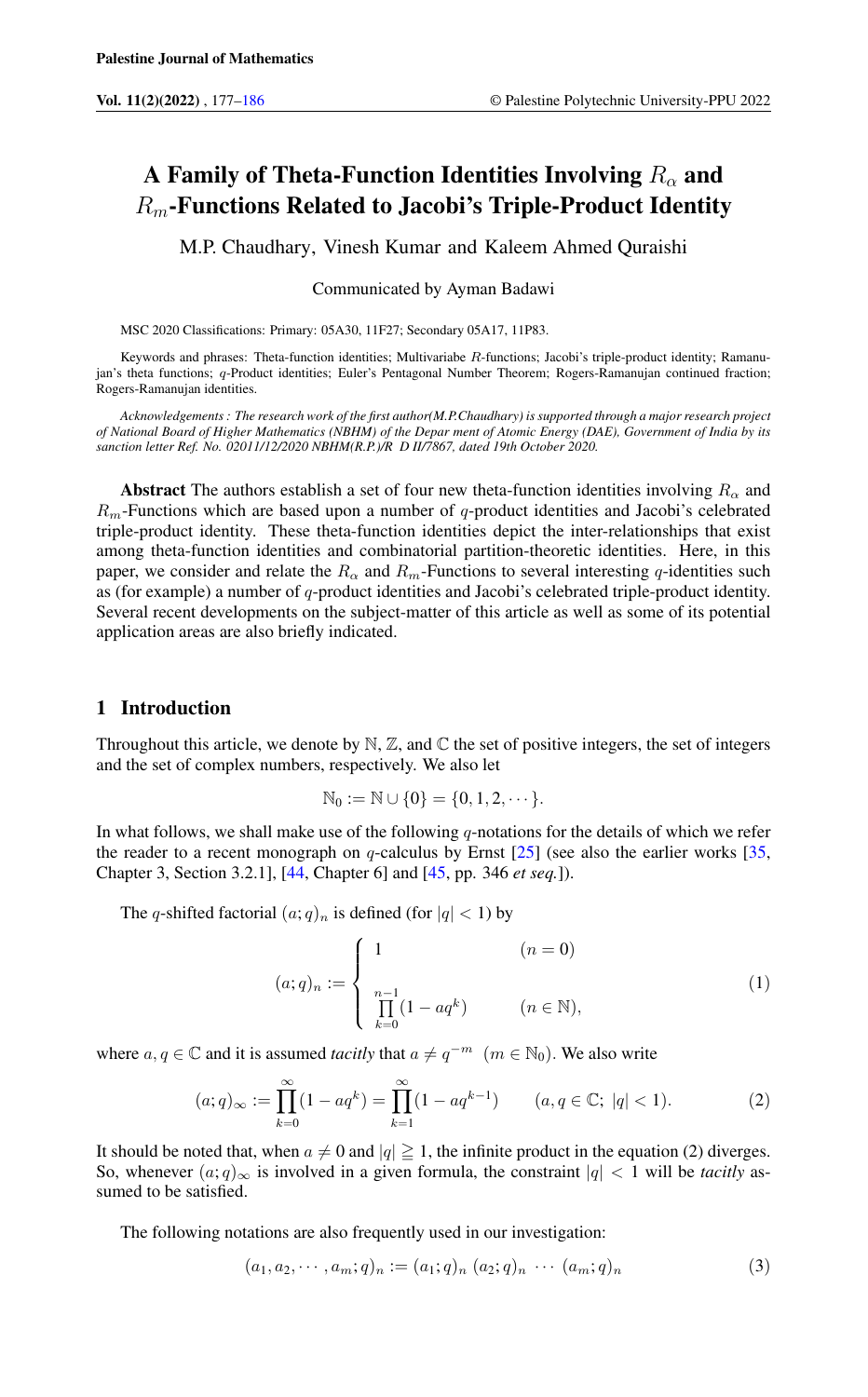and

$$
(a_1, a_2, \cdots, a_m; q)_{\infty} := (a_1; q)_{\infty} (a_2; q)_{\infty} \cdots (a_m; q)_{\infty}.
$$
<sup>(4)</sup>

Ramanujan (see [\[32\]](#page-8-2) and [\[33\]](#page-8-3)) defined the general theta function  $f(a, b)$  as follows (see, for details,  $[9, p. 31, Eq. (18.1)]$  $[9, p. 31, Eq. (18.1)]$  and  $[7]$ ; see also  $[39]$ :

$$
\mathfrak{f}(a,b) = 1 + \sum_{n=1}^{\infty} (ab)^{\frac{n(n-1)}{2}} (a^n + b^n)
$$
  
= 
$$
\sum_{n=-\infty}^{\infty} a^{\frac{n(n+1)}{2}} b^{\frac{n(n-1)}{2}} = \mathfrak{f}(b,a) \qquad (|ab| < 1).
$$
 (5)

We find from this last equation (5) that

$$
\mathfrak{f}(a,b) = a^{\frac{n(n+1)}{2}} b^{\frac{n(n-1)}{2}} \mathfrak{f}\big(a(ab)^n, b(ab)^{-n}\big) = \mathfrak{f}(b,a) \qquad (n \in \mathbb{Z}). \tag{6}
$$

In fact, Ramanujan (see [\[32\]](#page-8-2) and [\[33\]](#page-8-3)) also rediscovered Jacobi's famous triple-product identity which, in Ramanujan's notation, is given by (see [\[9,](#page-7-1) p. 35, Entry 19]):

$$
\mathfrak{f}(a,b) = (-a; ab)_{\infty} (-b; ab)_{\infty} (ab; ab)_{\infty} \tag{7}
$$

or, equivalently, by (see [\[28\]](#page-8-4))

$$
\sum_{n=-\infty}^{\infty} q^{n^2} z^n = \prod_{n=1}^{\infty} (1 - q^{2n}) (1 + zq^{2n-1}) \left( 1 + \frac{1}{z} q^{2n-1} \right)
$$
  
=  $(q^2; q^2)_{\infty} (-zq; q^2)_{\infty} \left( -\frac{q}{z}; q^2 \right)_{\infty}$   $(|q| < 1; z \neq 0).$ 

**Remark 1.1.** Equation (6) holds true as stated only if n is any integer. In case n is not an integer, this result (6) is only approximately true (see, for details, [\[32,](#page-8-2) Vol. 2, Chapter XVI, p. 193, Entry 18 (iv)]). Moreover, historically speaking, the q-series identity (7) or its above-mentioned equivalent form was first proved by Carl Friedrich Gauss (1777 – 1855).

Several q-series identities, which emerge naturally from Jacobi's triple-product identity (7), are worthy of note here (see, for details, [\[9,](#page-7-1) pp. 36–37, Entry 22]):

$$
\varphi(q) := \sum_{n=-\infty}^{\infty} q^{n^2} = 1 + 2 \sum_{n=1}^{\infty} q^{n^2}
$$
  
=  $\{(-q; q^2)_{\infty}\}^2 (q^2; q^2)_{\infty} = \frac{(-q; q^2)_{\infty} (q^2; q^2)_{\infty}}{(q; q^2)_{\infty} (-q^2; q^2)_{\infty}};$  (8)

$$
\psi(q) := \mathfrak{f}(q, q^3) = \sum_{n=0}^{\infty} q^{\frac{n(n+1)}{2}} = \frac{(q^2; q^2)_{\infty}}{(q; q^2)_{\infty}};
$$
\n(9)

$$
f(-q) := f(-q, -q^2) = \sum_{n=-\infty}^{\infty} (-1)^n q^{\frac{n(3n-1)}{2}}
$$
  
= 
$$
\sum_{n=0}^{\infty} (-1)^n q^{\frac{n(3n-1)}{2}} + \sum_{n=1}^{\infty} (-1)^n q^{\frac{n(3n+1)}{2}} = (q; q)_{\infty}.
$$
 (10)

Equation (10) is known as Euler's *Pentagonal Number Theorem*. Remarkably, the following q-series identity:

$$
(-q;q)_{\infty} = \frac{1}{(q;q^2)_{\infty}} = \frac{1}{\chi(-q)}
$$
\n(11)

provides the analytic equivalent form of Euler's famous theorem (see, for details, [\[6\]](#page-7-3) and [\[27\]](#page-8-5)).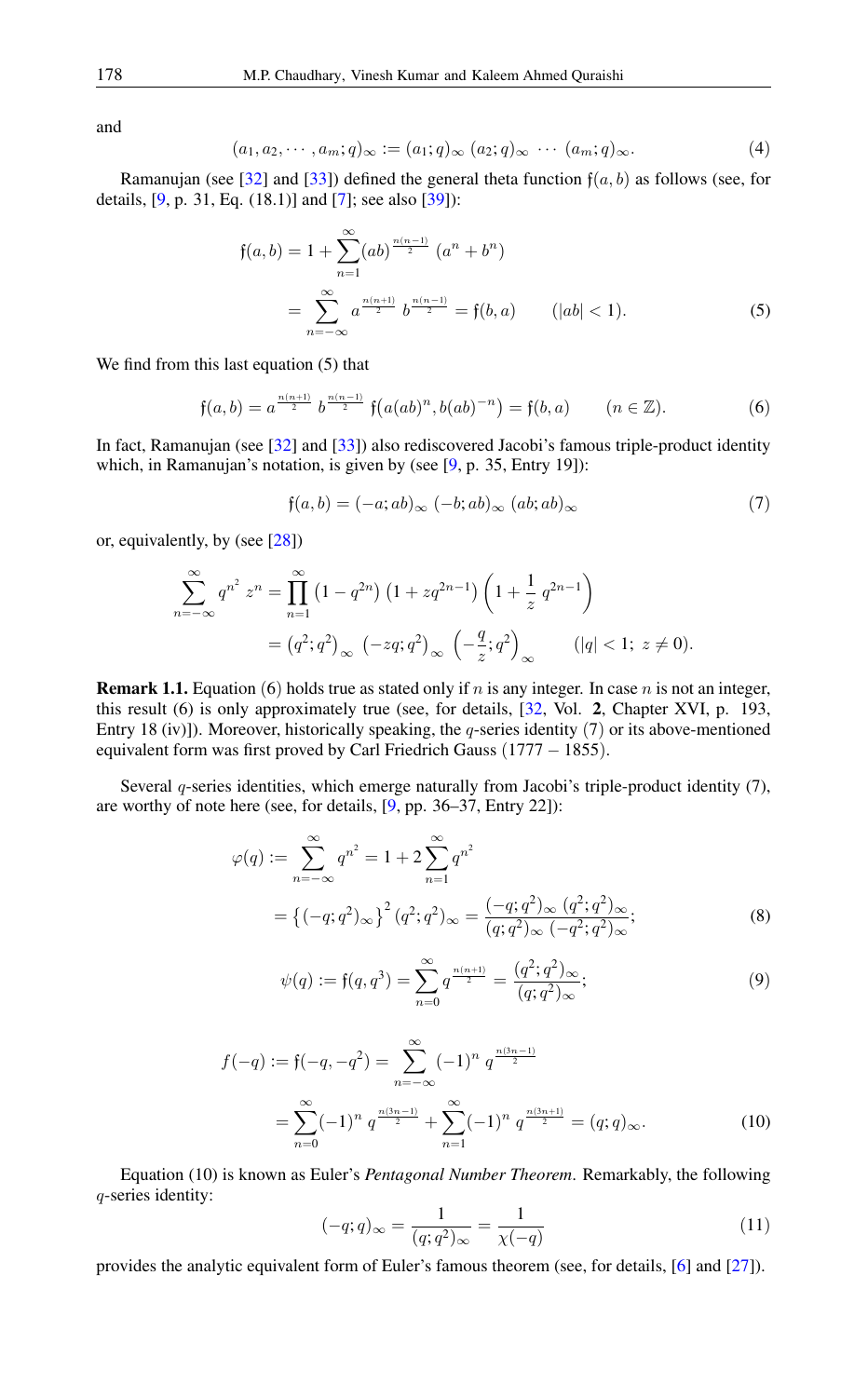Theorem 1.2. (Euler's Pentagonal Number Theorem) *The number of partitions of a given positive integer* n *into distinct parts is equal to the number of partitions of* n *into odd parts.*

We also recall the Rogers-Ramanujan continued fraction  $R(q)$  given by

$$
R(q) := q^{\frac{1}{5}} \frac{H(q)}{G(q)} = q^{\frac{1}{5}} \frac{\mathfrak{f}(-q, -q^4)}{\mathfrak{f}(-q^2, -q^3)} = q^{\frac{1}{5}} \frac{(q; q^5)_{\infty} (q^4; q^5)_{\infty}}{(q^2; q^5)_{\infty} (q^3; q^5)_{\infty}}
$$

$$
= \frac{q^{\frac{1}{5}}}{1+} \frac{q}{1+} \frac{q^2}{1+} \frac{q^3}{1+} \qquad (|q| < 1). \tag{12}
$$

Here  $G(q)$  and  $H(q)$ , which are associated with the widely-investigated Roger-Ramanujan identities, are defined as follows:

$$
G(q) := \sum_{n=0}^{\infty} \frac{q^{n^2}}{(q;q)_n} = \frac{f(-q^5)}{\mathfrak{f}(-q,-q^4)}
$$
  
= 
$$
\frac{1}{(q;q^5)_{\infty} (q^4;q^5)_{\infty}} = \frac{(q^2;q^5)_{\infty} (q^3;q^5)_{\infty} (q^5;q^5)_{\infty}}{(q;q)_{\infty}}
$$
(13)

and

$$
H(q) := \sum_{n=0}^{\infty} \frac{q^{n(n+1)}}{(q;q)_n} = \frac{f(-q^5)}{f(-q^2,-q^3)} = \frac{1}{(q^2;q^5)_{\infty} (q^3;q^5)_{\infty}}
$$

$$
= \frac{(q;q^5)_{\infty} (q^4;q^5)_{\infty} (q^5;q^5)_{\infty}}{(q;q)_{\infty}},
$$
(14)

and the functions  $f(a, b)$  and  $f(-q)$  are given by the equations (5) and (10), respectively.

For a detailed historical account of (and for various related developments stemming from) the Rogers-Ramanujan continued fraction (12) as well as the Rogers-Ramanujan identities(13) and (14), the interested reader may refer to the monumental work [\[9,](#page-7-1) p. 77 *et seq.*] (see also [\[39\]](#page-9-2) and [\[44\]](#page-9-0)).

The following continued-fraction results may be recalled now (see, for example, [\[11,](#page-8-6) p. 5, Eq. (2.8)]).

**Theorem 1.3.** Suppose that  $|q| < 1$ . Then

$$
A(q) := (q^2; q^2)_{\infty}(-q; q)_{\infty}
$$
  
= 
$$
\frac{(q^2; q^2)_{\infty}}{(q; q^2)_{\infty}} = \frac{1}{1-} \frac{q}{1+} \frac{q(1-q)}{1-} \frac{q^3}{1+} \frac{q^2(1-q^2)}{1-} \frac{q^5}{1+} \frac{q^3(1-q^3)}{1-} \cdots
$$
  
= 
$$
\frac{1}{1-} \frac{q}{1+} \frac{q(1-q)}{1-} \frac{q^3}{1+} \frac{q^2(1-q^2)}{1-} \frac{q^5}{1+} \frac{q^5}{1-} \cdots}
$$
(15)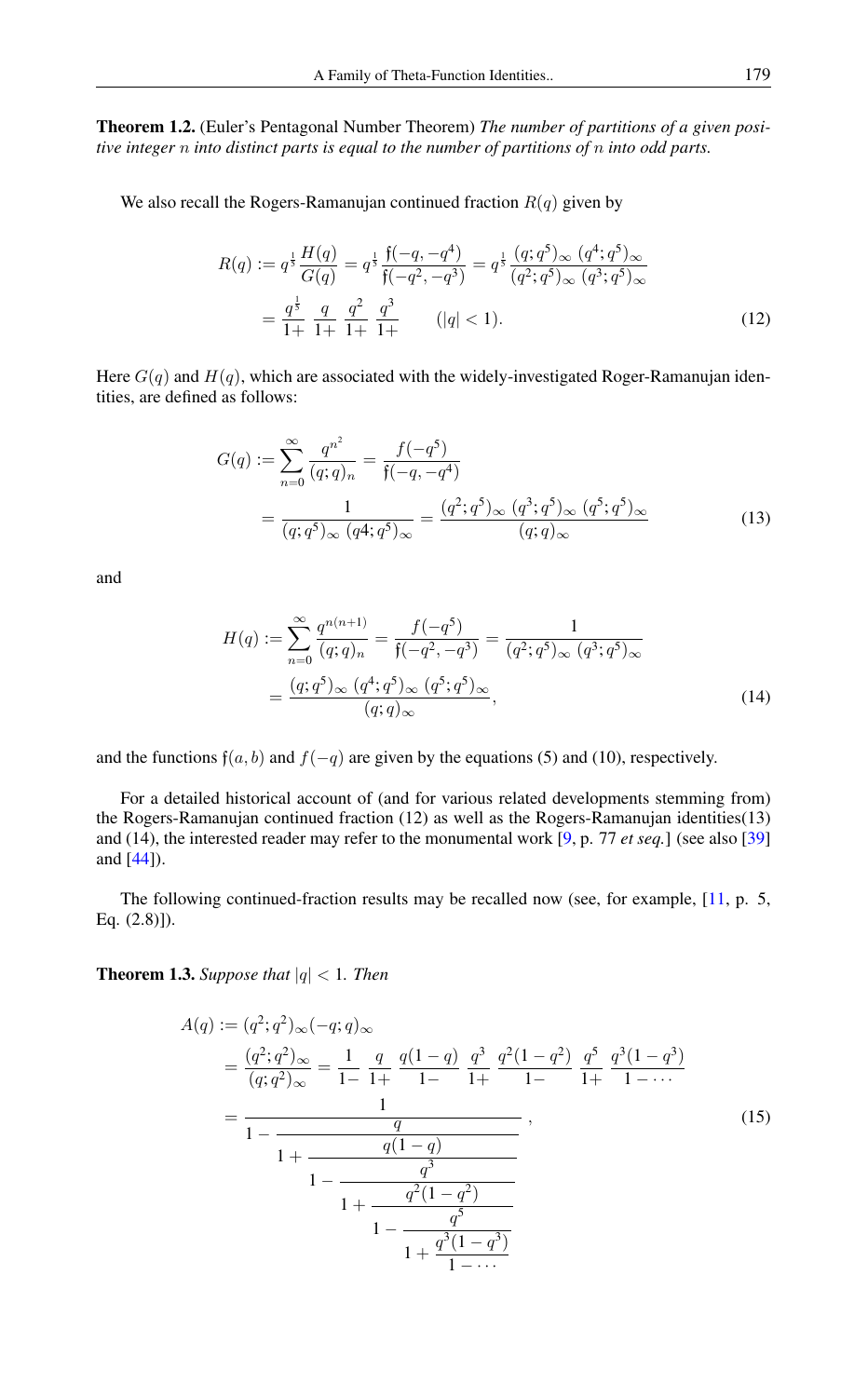$$
B(q) := \frac{(q;q^5)_{\infty}(q^4;q^5)_{\infty}}{(q^2;q^5)_{\infty}(q^3;q^5)_{\infty}} = \frac{1}{1+} \frac{q}{1+} \frac{q^2}{1+} \frac{q^3}{1+} \frac{q^4}{1+} \frac{q^5}{1+} \frac{q^6}{1+} \cdots
$$
  

$$
= \frac{1}{1+} \frac{q}{1+} \frac{q^2}{1+} \frac{q^3}{1+} \frac{q^4}{1+} \frac{q^5}{1+} \cdots
$$
  

$$
1+ \frac{q^3}{1+} \frac{q^4}{1+} \cdots
$$
  
(16)

*and*

$$
C(q) := \frac{(q^2; q^5)_{\infty} (q^3; q^5)_{\infty}}{(q; q^5)_{\infty} (q^4; q^5)_{\infty}} = 1 + \frac{q}{1+} \frac{q^2}{1+} \frac{q^3}{1+} \frac{q^4}{1+} \frac{q^5}{1+} \frac{q^6}{1+} \cdots
$$
  
= 1 + 
$$
\frac{q}{1+} \frac{q^2}{1+} \frac{q^3}{1+} \frac{q^4}{1+} \frac{q^5}{1+} \cdots
$$
 (17)

By introducing the general family  $R(s, t, l, u, v, w)$ , Andrews *et al.* [\[5\]](#page-7-4) investigated a number of interesting double-summation hypergeometric  $q$ -series representations for several families of partitions and further explored the rôle of double series in combinatorial-partition identities:

$$
R(s, t, l, u, v, w) := \sum_{n=0}^{\infty} q^{s {n \choose 2} + tn} r(l, u, v, w; n),
$$
\n(18)

where

$$
r(l, u, v, w:n) := \sum_{j=0}^{\left[\frac{n}{u}\right]} (-1)^j \frac{q^{uv\binom{j}{2} + (w - ul)j}}{(q;q)_{n-uj} (q^{uv}; q^{uv})_j}.
$$
 (19)

We also recall the following interesting special cases of (18) (see, for details, [\[5,](#page-7-4) p. 106, Theorem 3]; see also [\[39\]](#page-9-2)):

$$
R(2, 1, 1, 1, 2, 2) = (-q; q^2)_{\infty},
$$
\n(20)

$$
R(2,2,1,1,2,2) = (-q^2;q^2)_{\infty}
$$
\n(21)

and

$$
R(m, m, 1, 1, 1, 2) = \frac{(q^{2m}; q^{2m})_{\infty}}{(q^m; q^{2m})_{\infty}}.
$$
\n(22)

Recently, Srivastva *et al* [\[43\]](#page-9-3) has introduced following three notations:

$$
R_{\alpha} = R(2, 1, 1, 1, 2, 2); \ R_{\beta} = R(2, 2, 1, 1, 2, 2); \ R_{m} = R(m, m, 1, 1, 1, 2) \ (m \in \mathbb{N}). \tag{23}
$$

for multivaraite R-functions, which we shall use for computation of our main results in section 2.

Ever since the year 2015, several new advancements and generalizations of the existing results were made in regard to combinatorial partition-theoretic identities (see, for example, [\[12\]](#page-8-7) to [\[24\]](#page-8-8) and [\[39\]](#page-9-2) to [\[41\]](#page-9-4)). In particular, Chaudhary *et al.* generalized several known results on character formulas (see [\[24\]](#page-8-8)), Roger-Ramanujan type identities (see [\[19\]](#page-8-9)), Eisenstein series, the Ramanujan-Gollnitz-Gordon continued fraction (see [\[20\]](#page-8-10)), the 3-dissection property (see [\[18\]](#page-8-11)), Ramanujan's modular equations of degrees 3, 7 and 9 (see [\[13\]](#page-8-12) and [\[17\]](#page-8-13)), and so on, by using combinatorial partition-theoretic identities. An interesting recent investigation on the subject of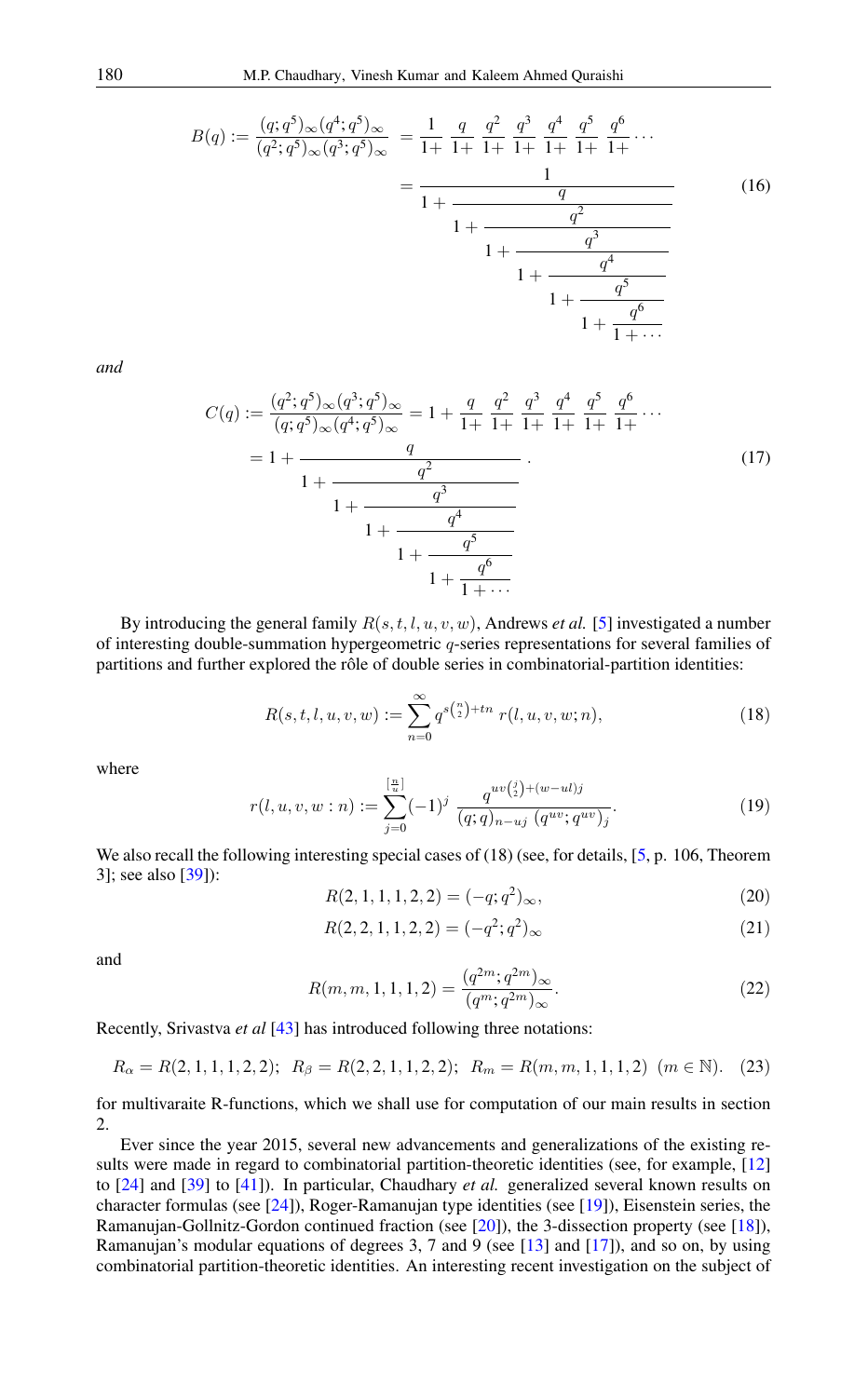combinatorial partition-theoretic identities by Hahn *et al.* [\[26\]](#page-8-14) is also worth mentioning in this connection.

Here, in this paper, our main objective is to establish a set of four new theta-function identities which depict the inter-relationships that exist between the  $R_{\alpha}$  and  $R_m$ -functions, q-product identities and partition-theoretic identities.

Each of the following preliminary results will be needed for the demonstration of our main results in this paper (see [\[8,](#page-7-5) pp. 1755–1756]):

I. If

 $P = \frac{\psi(q)}{1+\epsilon}$  $q^{\frac{1}{2}}\psi(q^5)$ and  $Q = \frac{\psi(q^2)}{\psi(q^2)}$  $q\psi(q^{10})$ 

then

$$
\left(\frac{P}{Q}\right)^2 - \frac{5}{P^2} - P^2 + \left(\frac{Q}{P}\right)^2 + 4 = 0.
$$
 (24)

II. If

$$
P = \frac{\psi(-q)}{q^{\frac{1}{2}}\psi(-q^5)} \quad \text{and} \quad Q = \frac{\psi(q^2)}{q\psi(q^{10})},
$$

then

$$
\left(\frac{P}{Q}\right)^2 - \frac{5}{P^2} - P^2 + \left(\frac{Q}{P}\right)^2 - 4 = 0.
$$
 (25)

,

III. If

$$
P = \frac{\psi(-q)}{q^{\frac{1}{2}}\psi(-q^5)} \quad \text{and} \quad Q = \frac{\psi(q)}{q^{\frac{1}{2}}\phi(q^5)}
$$

then

$$
\left(\frac{P}{Q}\right)^2 + \left(\frac{Q}{P}\right)^2 + \left(\frac{P}{Q} - \frac{Q}{P}\right)\left(\frac{5}{PQ} - PQ\right) - 6 = 0.
$$
\n(26)

IV. If

$$
P = \frac{\psi(q)}{q^{\frac{1}{8}}\psi(q^2)} \quad \text{and} \quad Q = \frac{\psi(q^2)}{q^{\frac{1}{4}}\psi(q^4)},
$$

$$
P^2 - \left(\frac{2}{PQ}\right)^2 - \left(\frac{Q}{P}\right)^2 = 0.
$$
 (27)

# 2 A Set of Main Results

In this section, we state and prove a set of four new theta-function identities which depict interrelationships among q-product identities; and the  $R_{\alpha}$  and  $R_m$ -functions.

<span id="page-4-0"></span>Theorem 2.1. *Each of the following relationships holds true*:

$$
5q\left\{\frac{R_5}{R_1}\right\}^2 + \frac{1}{q}\left\{\frac{R_1}{R_5}\right\}^2 = q\left\{\frac{R_1R_{10}}{R_2R_5}\right\}^2 + \frac{1}{q}\left\{\frac{R_2R_5}{R_1R_{10}}\right\}^2 + 4. \tag{28}
$$

*Equation (28) gives inter-relationships between*  $R_1$ ,  $R_2$ ,  $R_5$  *and*  $R_{10}$ *.* 

$$
\frac{1}{q} \left\{ \frac{R_{10}(q^2;q^2)_{\infty}(-q^5;q^{10})_{\infty}}{R_{\alpha}R_2(q^{10};q^{10})_{\infty}} \right\}^2 + q \left\{ \frac{R_{\alpha}R_2(q^{10};q^{10})_{\infty}}{R_{10}(q^2;q^2)_{\infty}(-q^5;q^{10})_{\infty}} \right\}^2
$$
\n
$$
= 5q^3 \left\{ \frac{R_{\alpha}(q^{10};q^{10})_{\infty}}{(q^2;q^2)_{\infty}(-q^5;q^{10})_{\infty}} \right\}^2 + \frac{1}{q^3} \left\{ \frac{(q^2;q^2)_{\infty}(-q^5;q^{10})_{\infty}}{R_{\alpha}(q^{10};q^{10})_{\infty}} \right\}^2 + 4. \tag{29}
$$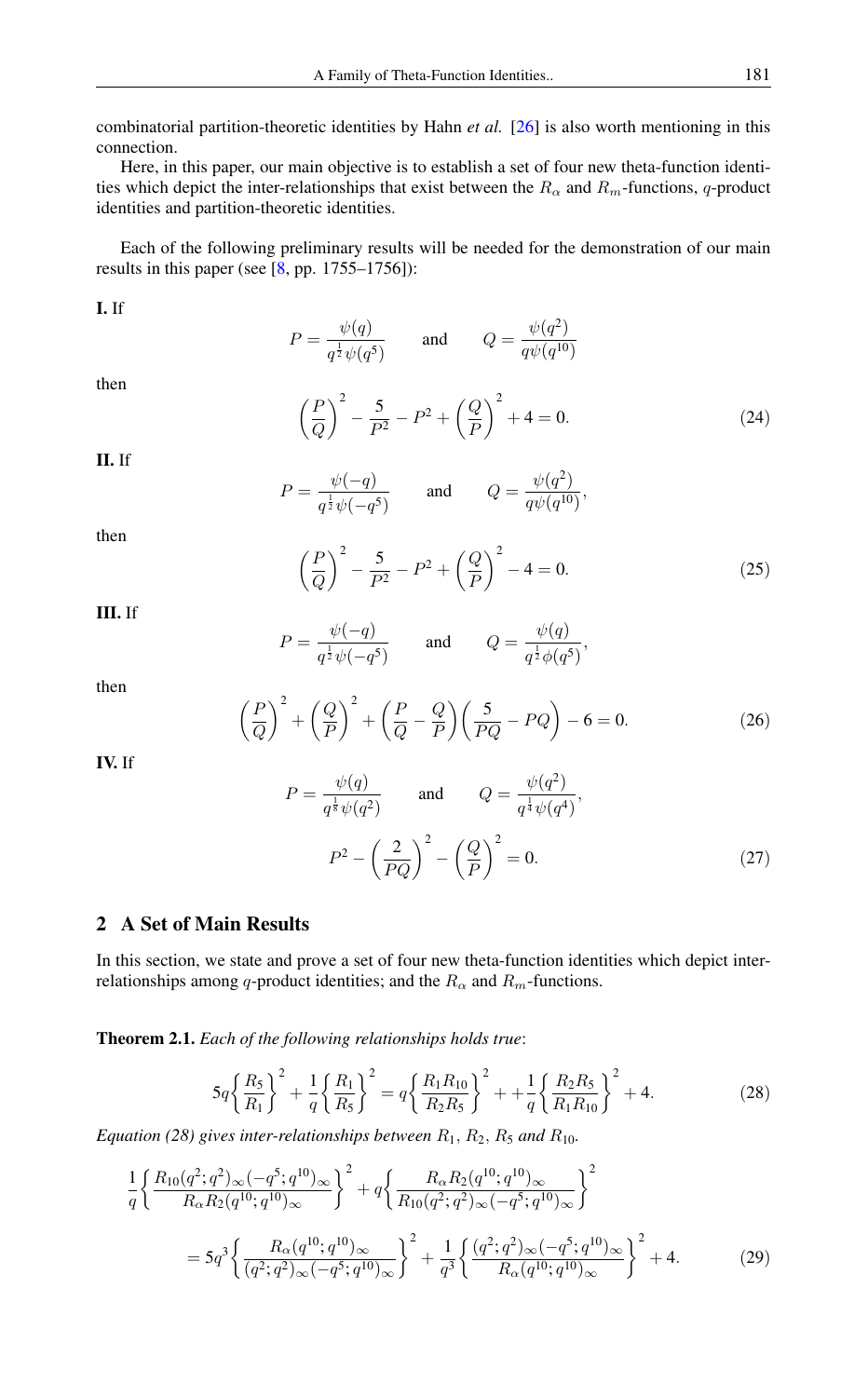*Equation (29) gives inter-relationships between*  $R_2$ ,  $R_{10}$  *and*  $R_{\alpha}$ *.* 

$$
\frac{1}{q} \left\{ \frac{(q^2;q^2)_{\infty}(-q^5;q^{10})_{\infty}}{R_{\alpha}(q^{10};q^{10})_{\infty}} \right\}^2 + 5q \left\{ \frac{R_{\alpha}(q^{10};q^{10})_{\infty}}{(q^2;q^2)_{\infty}(-q^5;q^{10})_{\infty}} \right\}^2 + 6
$$
\n
$$
= \left\{ \frac{R_5(q^2;q^2)_{\infty}(-q^5;q^{10})_{\infty}}{R_1R_{\alpha}(q^{10};q^{10})_{\infty}} \right\}^2 + \frac{1}{q} \left\{ \frac{R_1}{R_5} \right\}^2 + \left\{ \frac{R_1R_{\alpha}(q^{10};q^{10})_{\infty}}{R_5(q^2;q^2)_{\infty}(-q^5;q^{10})_{\infty}} \right\}^2 + 5q \left\{ \frac{R_5}{R_1} \right\}^2 \tag{30}
$$

*Equation (30) gives inter-relationships between*  $R_1, R_5$  *and*  $R_\alpha$ *.* 

$$
\frac{1}{q^{\frac{1}{4}}}\left\{\frac{R_1}{R_2}\right\}^2 - 4q^{\frac{3}{4}}\left\{\frac{R_4}{R_1}\right\}^2 = \frac{1}{q^{\frac{1}{4}}}\frac{\left\{R_2\right\}^4}{\left\{R_1R_4\right\}^2}.
$$
\n(31)

*Equation (31) gives inter-relationships between*  $R_1, R_2$  *and*  $R_4$ *.* 

*It is assumed that each member of the assertions* (28) *to* (31) *exists.*

*Proof.* First of all, in order to prove the assertion (28) of Theorem [2.1,](#page-4-0) we apply the identity (9) under the given precondition of the result (24), further using (23); and after some simplifications, we get the values for  $P$  and  $Q$  as follows:

$$
P = \frac{\psi(q)}{q^{\frac{1}{2}}\psi(q^5)} = \frac{R_1}{q^{\frac{1}{2}}R_5},\tag{32}
$$

and

$$
Q = \frac{\psi(q^2)}{q\psi(q^{10})} = \frac{R_2}{q(R_{10})}.
$$
\n(33)

Now, upon substituting from these last results (32) and (33) into (24), if we rearrange the terms and use some algebraic manipulations, we are led to the first assertion (28) of Theorem 3.

Secondly, we prove the second relationship (29) of Theorem [2.1.](#page-4-0) Indeed, if we first apply the identity (9) under the given precondition of the assertion (25), and then make use of (23), after some simplifications the following values for  $P$  and  $Q$  would follow:

$$
P = \frac{\psi(-q)}{q^{\frac{1}{2}}\psi(-q^5)} = \frac{(q^2;q^2)_{\infty}(-q^5;q^{10})_{\infty}}{q^{\frac{3}{2}}R_{\alpha}(q^{10};q^{10})_{\infty}},
$$
\n(34)

and

$$
Q = \frac{\psi(q^2)}{q\psi(q^{10})} = \frac{R_2}{qR_{10}}.\tag{35}
$$

Now, upon substituting from these last results (34) and (35) into (25), if we rearrange the terms and use some algebraic manipulations, we obtain the second assertion (29) of Theorem 3.

Thirdly, we prove the third relationship (30) of Theorem 3. For this purpose, we first apply the identity (9) under the given precondition of (26), and then use (23). We thus find for the values of P and Q that

$$
P = \frac{\psi(-q)}{q^{\frac{1}{2}}\psi(-q^5)} = \frac{(q^2;q^2)_{\infty}(-q^5;q^{10})_{\infty}}{q^{\frac{1}{2}}R_{\alpha}(q^{10};q^{10})_{\infty}},
$$
\n(36)

and

$$
Q = \frac{\psi(q)}{q^{\frac{1}{2}}\psi(q^5)} = \frac{R_1}{q^{\frac{1}{2}}R_5}.
$$
\n(37)

Now, upon substituting from these last results (36) and (37) into (26), if we rearrange the terms and use some algebraic manipulations, we obtain the second assertion (30) of Theorem 3.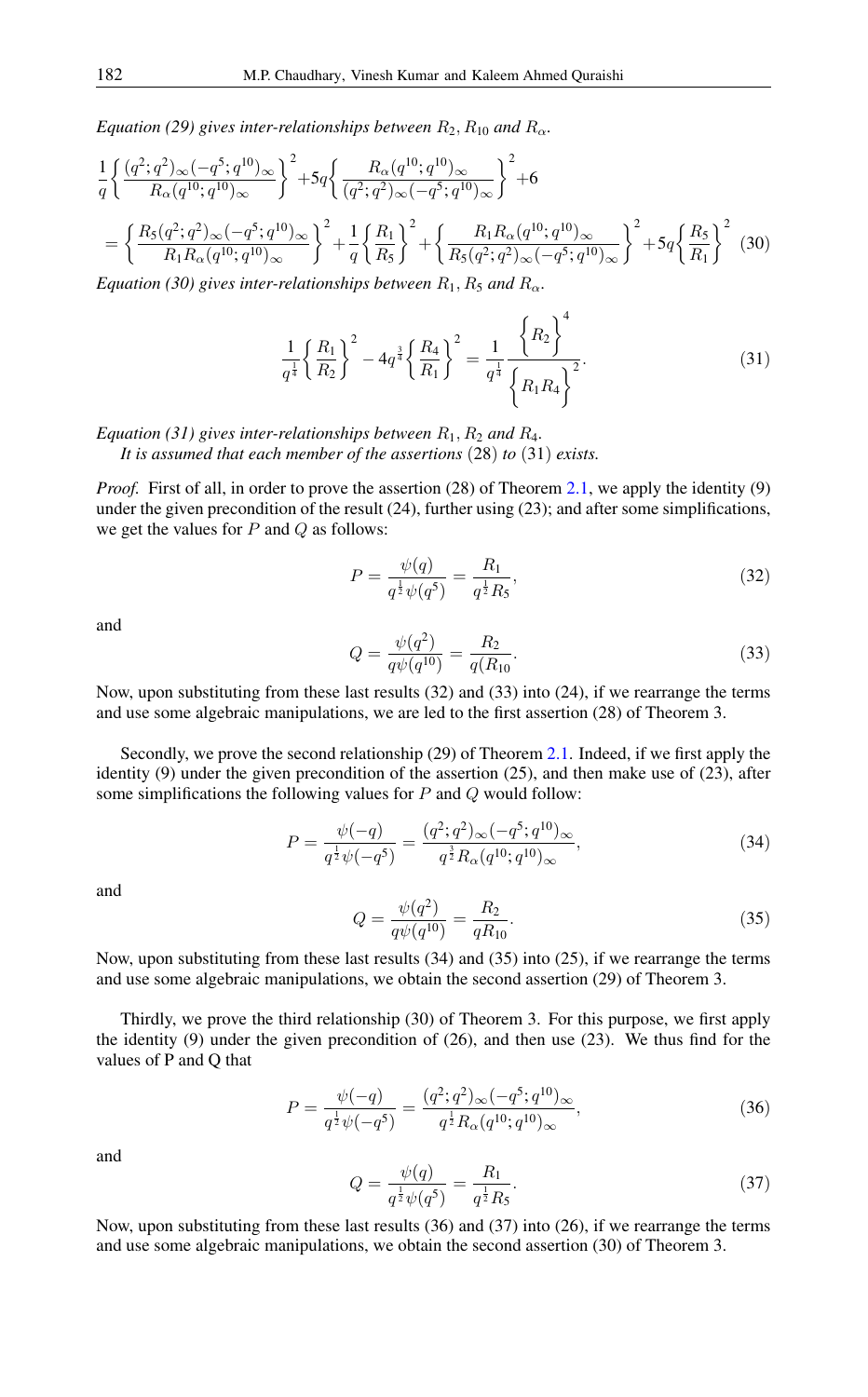Finally, we proceed to prove the last identity (31) asserted by Theorem 3. We make use of the identity  $(9)$  under the given precondition of  $(27)$ , and further using  $(23)$ , we obtain the values

$$
P = \frac{\psi(q)}{q^{\frac{1}{8}}\psi(q^2)} = \frac{R_1}{q^{\frac{1}{8}}R_2},\tag{38}
$$

and

$$
Q = \frac{\psi(q^2)}{q^{\frac{1}{8}}\psi(q^4)} = \frac{R_2}{q^{\frac{1}{4}}R_4}.
$$
\n(39)

Thus, upon using (38) and (39) in (27), we rearrange the terms and apply some algebraic simplifications. This leads us to the required result (31), thereby completing the proof of Theorem 3.  $\Box$ 

#### 3 Applications Based Upon Ramanujan's Continued-Fraction Identities

In this section, we first suggest some possible applications of our findings in Theorem [2.1](#page-4-0) within the context of continued fraction identities. We begin by recalling that Naika *et al.* [\[30\]](#page-8-15) studied the following continued fraction:

$$
U(q) := \frac{q(1-q)}{(1-q^3)+} \frac{q^3(1-q^2)(1-q^4)}{(1-q^3)(1+q^6)+\cdots+} \frac{q^3(1-q^{6n-4})(1-q^{6n-2})}{(1-q^3)(1+q^{6n})+\cdots},
$$
 (40)

which is a special case of a fascinating continued fraction recorded by Ramanujan in his second notebook [\[32\]](#page-8-2) (see also [\[2\]](#page-7-6)). On the other hand, Chaudhary *et al.* (see [p. 861, Eqs. (3.1) to (3.5)]) developed following identities for the continued fraction  $U(q)$  in (40) by using such Rfunctions as (for example)  $R(1, 1, 1, 1, 1, 2)$ ,  $R(2, 2, 1, 1, 2, 2)$ ,  $R(2, 1, 1, 1, 2, 2)$ ,  $R(3, 3, 1, 1, 1, 2)$ and  $R(6, 6, 1, 1, 1, 2)$ :

$$
\frac{1}{U(q)} + U(q) = \frac{R(1, 1, 1, 1, 1, 2)R(2, 2, 1, 1, 2, 2)}{\{R(2, 1, 1, 1, 2, 2)\}^2} \cdot \{(q^3; q^6)_{\infty}(q^6; q^{12})_{\infty}\}^3, \tag{41}
$$

$$
\frac{1}{\sqrt{U(q)}} + \sqrt{U(q)} = \frac{R(2, 1, 1, 1, 2, 2)}{R(2, 2, 1, 1, 2, 2)} \left\{ \frac{R(1, 1, 1, 1, 1, 2)R(2, 2, 1, 1, 1, 2)}{q R(3, 3, 1, 1, 1, 2)R(6, 6, 1, 1, 1, 2)} \right\}^{\frac{1}{2}},
$$
(42)

$$
\frac{1}{\sqrt{U(q)}} - \sqrt{U(q)} = f(-q, q^3)
$$
\n
$$
\left\{ \frac{R(1, 1, 1, 1, 1, 2) \{R(2, 2, 1, 1, 2, 2)\}^2}{q R(6, 6, 1, 1, 1, 2) R(3, 3, 1, 1, 1, 2) R(2, 2, 1, 1, 1, 2)} \right\}^{\frac{1}{2}},
$$
\n(43)

$$
\frac{1}{\sqrt{U(q)}} + \sqrt{U(q)} + 2 = \frac{R(2, 1, 1, 1, 2, 2)\{R(1, 1, 1, 1, 1, 2)\}^2}{q \ R(6, 6, 1, 1, 1, 2)R(3, 3, 1, 1, 1, 2)R(2, 2, 1, 1, 2, 2)}
$$
(44)

and

$$
\frac{1}{\sqrt{U(q)}} + \sqrt{U(q)} - 2 = \frac{R(2,2,1,1,1,2)\{R(3,3,1,1,1,2)\}^3}{q R(1,1,1,1,1,2)\{R(6,6,1,1,1,2)\}^3}.
$$
(45)

By using the above formulas (41) to (46), we can express our results (28) to (31) in Theorem [2.1](#page-4-0) in term of Ramanujan's continued fraction  $U(q)$  given here by (40).

Remark 3.1. Even though the results of Theorem [2](#page-4-0).1 are apparently considerably-involved, each of the asserted theta-function identities does have the potential for other applications in analytic number theory and partition theory (see, for example, [\[29\]](#page-8-16) and [\[48\]](#page-9-5)) as well as in real and complex analysis, especially in connection with a significant number of wide-spread problems dealing with various basic (or  $q$ -) series and basic (or  $q$ -) operators (see, for example, [\[38\]](#page-9-6)).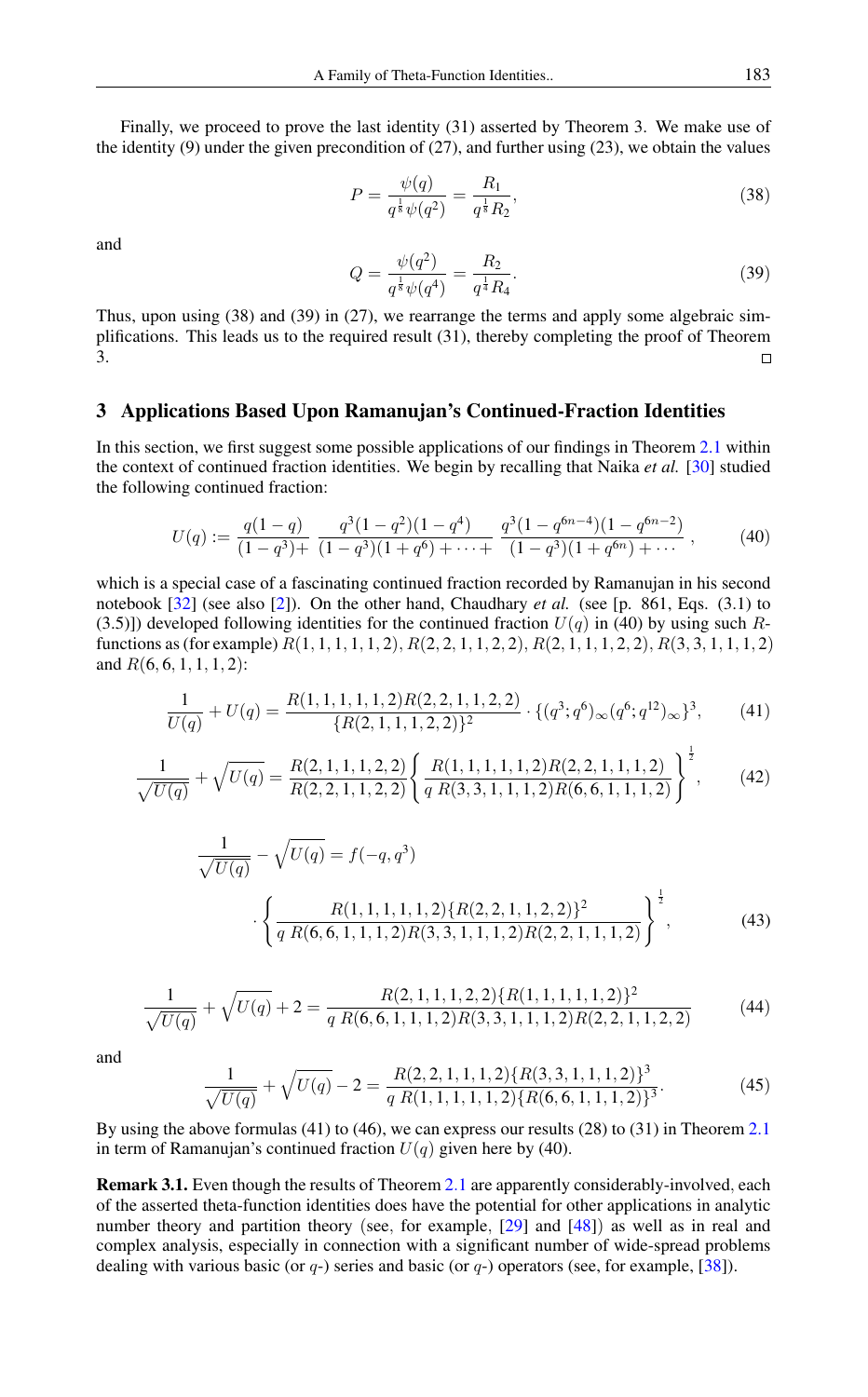Each of the theta-function identities (28) to (31), which are asserted by Theorem [2.1,](#page-4-0) obviously depict the inter-relationships that exist between  $q$ -product identities and the multivariate R-functions. Some corollaries and consequences of Theorem [2.1](#page-4-0) may be worth pursuing for further researches in the direction of the developments which we have presented in this article.

### 4 Concluding Remarks and Observations

The present investigation was motivated by several recent developments dealing essentially with theta-function identities and combinatorial partition-theoretic identities. Here, in this article, we have established a family of six presumably new theta-function identities which depict the inter-relationships that exist among  $q$ -product identities and combinatorial partition-theoretic identities. We have also considered several closely-related identities such as (for example)  $q$ product identities and Jacobi's triple-product identities. And, with a view to further motivating researches involving theta-function identities and combinatorial partition-theoretic identities, we have chosen to indicate rather briefly a number of recent developments on the subject-matter of this article.

A view to further motivating researches involving theta-function identities and combinatorial partition-theoretic identities,we have chosen to indicate rather briefly a number of recent developments on the subject-matter of this article. In a recently-published review-cum-expository review article, in addition to applying the q-analysis to Geometric Function Theory of Com-plex Analysis, Srivastava [\[38\]](#page-9-6) pointed out the fact that the results for the  $q$ -analogues can easily (and possibly trivially) be translated into the corresponding results for the  $(p, q)$ -analogues (with  $0 < |q| < p \le 1$ ) by applying some obvious parametric and argument variations, the additional parameter p being *redundant*. Of course, this exposition and observation of Srivastava [\[38,](#page-9-6) p. 340] would apply also to the results which we have considered in our present investigation for  $|q| < 1.$ 

The list of citations, which we have included in this article,is believed to be potentially useful for indicating some of the directions for further researches and related developments on the subject-matter which we have dealt with here. In particular, the recent works by Adiga *et al.* (see [\[1\]](#page-7-7) and [\[2\]](#page-7-6)), Cao *et al.* [\[10\]](#page-8-17), Chaudhary *et al.* (see [\[11\]](#page-8-6), [\[14\]](#page-8-18), [\[21\]](#page-8-19) and [\[24\]](#page-8-8)), Hahn *et al.* [\[26\]](#page-8-14), and Srivastava *et al.* (see [\[40\]](#page-9-7), [\[42\]](#page-9-8), [\[46\]](#page-9-9), [\[47\]](#page-9-10) and [\[48\]](#page-9-5)) are worth mentioning here.

#### <span id="page-7-0"></span>References

- <span id="page-7-7"></span>[1] C. Adiga, N. A. S. Bulkhali, D. Ranganatha and H. M. Srivastava, Some new modular relations for the Rogers-Ramanujan type functions of order eleven with applications to partitions, *J. Number Theory* 158 (2016), 281–297.
- <span id="page-7-6"></span>[2] C. Adiga, N. A. S. Bulkhali, Y. Simsek and H. M. Srivastava, A continued fraction of Ramanujan and some Ramanujan-Weber class invariants, *Filomat* 31 (2017), 3975–3997.
- [3] K. Alladi and A. Berkovich, Göllnitz-Gordon partitions with weights and parity conditions, In: *Zeta Functions*, *Topology and Quantum Physics*, pp. 1–17, Springer Series on Developments in Mathematics, Vol. 14, Springer, New York, 2005.
- [4] G. E. Andrews, *The Theory of Partitions*, Cambridge University Press, Cambridge, London and New York, 1998.
- <span id="page-7-4"></span>[5] G. E. Andrews, K. Bringman and K. E. Mahlburg, Double series representations for Schur's partition function and related identities, *J. Combin. Theory Ser. A* 132 (2015), 102–119.
- <span id="page-7-3"></span>[6] T. M. Apostol, *Introduction to Analytic Number Theory*, Undergraduate Texts in Mathematics, Springer-Verlag, Berlin, New York and Heidelberg, 1976
- <span id="page-7-2"></span>[7] N. D. Baruah and J. Bora, Modular relations for the nonic analogues of the Rogers-Ramanujan functions with applications to partitions, *J. Number Theory* 128 (2008), 175–206.
- <span id="page-7-5"></span>[8] N. D. Baruah and N. Saikia, Two parameters for Ramanujan's theta-functions and their explicit values, *Rocky Mountain J. Math.* 37 (2007), 1747–1790.
- <span id="page-7-1"></span>[9] B. C. Berndt, *Ramanujan's Notebooks*, Part III, Springer-Verlag, Berlin, Heidelberg and New York, 1991.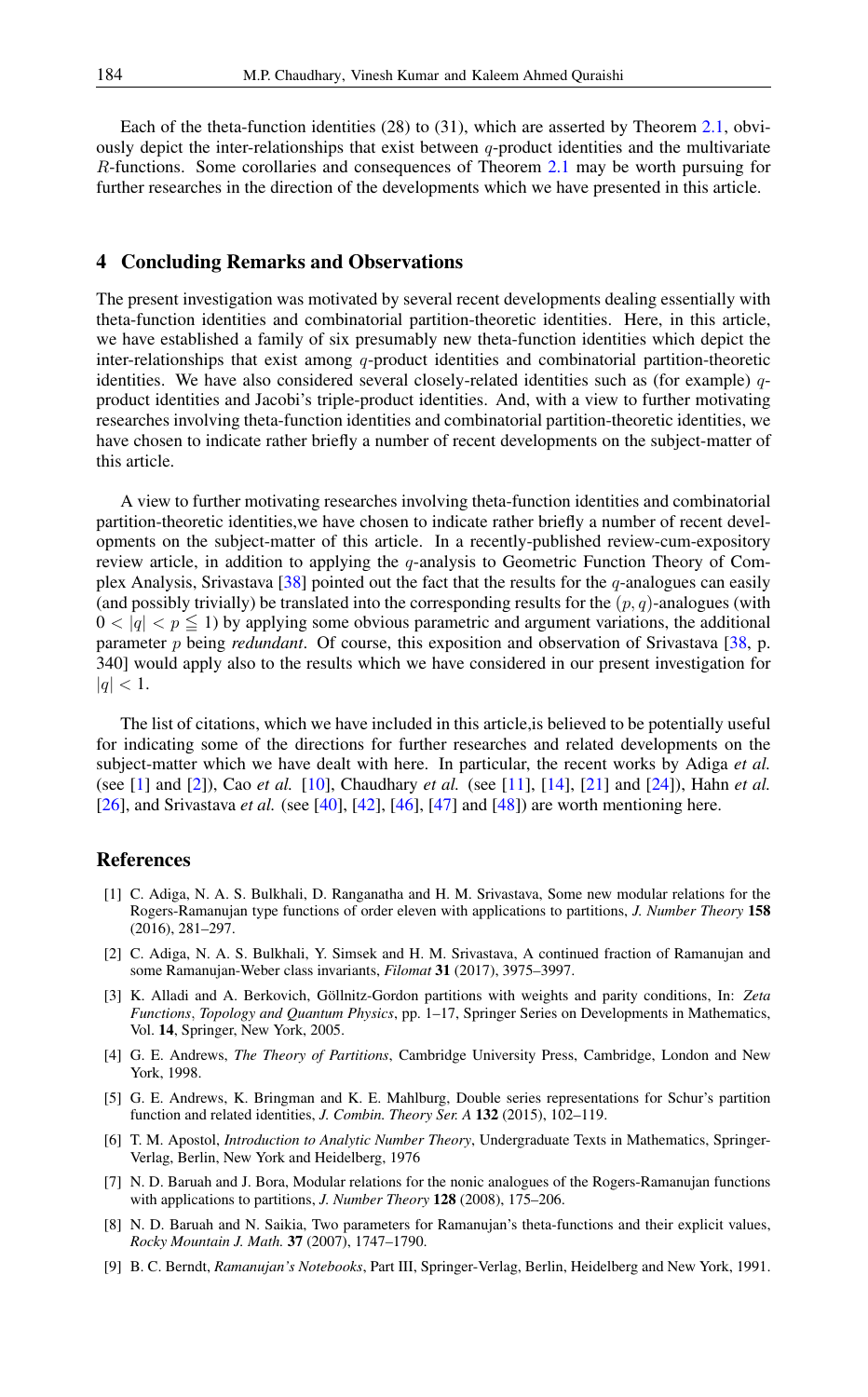- <span id="page-8-17"></span>[10] J. Cao, H. M. Srivastava and Z.-G. Luo, Some iterated fractional q-integrals and their applications, *Fract. Calc. Appl. Anal.* 21 (2018), 672–695.
- <span id="page-8-6"></span>[11] M. P. Chaudhary, Generalization of Ramanujan's identities in terms of q-products and continued fractions, *Global J. Sci. Front. Res. Math. Decision Sci.* 12 (2012), 53–60.
- <span id="page-8-7"></span>[12] M. P. Chaudhary, Some relationships between q-product identities, combinatorial partition identities and continued-fractions identities. III, *Pacific J. Appl. Math.* 7 (2015), 87–95.
- <span id="page-8-12"></span>[13] M. P. Chaudhary and Sangeeta Chaudhary, Note on Ramanujan's modular equations of degrees three and nine, *Pacific J. Appl. Math.* 8 (2017), 143–148.
- <span id="page-8-18"></span>[14] M.P. Chaudhary and Sangeeta Chaudhary : On relationships between q-product identities,  $R_{\alpha}$ ,  $R_{\beta}$  and R<sup>m</sup> -functions related to Jacobi's triple-product identity, *Mathematica Moravica* 24(2) (2020), 133-144.
- [15] M.P. Chaudhary and Sangeeta Chaudhary, Representations of certain identities in-terms of combinatorial partition identities (Andrews's R function), *Pacific J. Appl. Math.* 9(2018), 163-169.
- [16] M.P. Chaudhary and Sangeeta Chaudhary, A family of theta- function identities involving  $R_\alpha, R_\beta$  and R<sup>m</sup> -functions related to Jacobi's triple-product identity, *Journal of Contemporary Applied Mathematics*, 11 (2021), 32–43.
- <span id="page-8-13"></span>[17] M. P. Chaudhary, Sangeeta Chaudhary and J. Choi, Certain identities associated with 3-dissection property, continued fractions and combinatorial partition, *Appl. Math. Sci.* 10 (2016), 37–44.
- <span id="page-8-11"></span>[18] M. P. Chaudhary, Sangeeta Chaudhary and J. Choi, Note on Ramanujan's modular equation of degree seven, *Internat. J. Math. Anal.* 10 (2016) 661–667.
- <span id="page-8-9"></span>[19] M. P. Chaudhary and J. Choi, Note on modular relations for Roger-Ramanujan type identities and representations for Jacobi identities, *East Asian Math. J.* 31 (2015), 659–665.
- <span id="page-8-10"></span>[20] M. P. Chaudhary and J. Choi, Certain identities associated with Eisenstein series, Ramanujan-Gollnitz-Gordon continued fraction and combinatorial partition identities, *Internat. J. Math. Anal.* 10 (2016), 237– 244.
- <span id="page-8-19"></span>[21] M. P. Chaudhary and J. Choi, Certain identities associated with character formulas, continued fraction and combinatorial partition identities, *East Asian Math. J.* 32 (2016), 609–619.
- [22] M.P. Chaudhary, Sangeeta Chaudhary and S. Minz, On relationships between q-products identities and combinatorial partition identities, *Mathematica Moravica* 24(1) (2020), 83-91.
- [23] M. P. Chaudhary, G. A. Salilew and Junesang Choi, Five relationships between continued fraction identities, q-product identities and combinatorial partition identities, *Far East J. Math. Sci.* 102 (2017), 855– 863.
- <span id="page-8-8"></span>[24] M. P. Chaudhary, Salah Uddin and J. Choi, Certain relationships between q-product identities, combinatorial partition identities and continued-fraction identities, *Far East J. Math. Sci.* 101 (2017), 973–982.
- <span id="page-8-0"></span>[25] T. Ernst, *A Comprehensive Treatment of* q*-Calculus*, Birkhäuser/Springer Basel AG, Basel, 2012.
- <span id="page-8-14"></span>[26] H.-Y. Hahn, J.-S. Huh, E.-S. Lim and J.-B. Sohn, From partition identities to a combinatorial approach to explicit Satake inversion, *Ann. Combin.* 22 (2018), 543–562.
- <span id="page-8-5"></span>[27] G. H. Hardy and E. M. Wright, *An Introduction to the Theory of Numbers* (Revised by D. R. Heath-Brown and J. H. Silverman), Sixth edition (with Foreword by Andrew Wiles), Oxford University Press, Oxford, London and New York, 2008.
- <span id="page-8-4"></span>[28] C. G. J. Jacobi, *Fundamenta Nova Theoriae Functionum Ellipticarum*, Regiomonti, Sumtibus Fratrum Bornträger, Königsberg, Germany, 1829; Reprinted in *Gesammelte Mathematische Werke* 1 (1829), 497– 538, American Mathematical Society, Providence, Rhode Island, 1969, pp. 97–239.
- <span id="page-8-16"></span>[29] Z.-G. Liu, A three-term theta function identity and its applications, *Adv. Math.* 195 (2005), 1–23.
- <span id="page-8-15"></span>[30] M. S. Mahadeva Naika, B. N. Dharmendra and K. Shivashankar, A continued fraction of order twelve, *Central European J. Math.* 6 (2008), 393–404.
- [31] A. O. Munagi, Combinatorial identities for restricted set partitions, *Discrete Math.* 339 (2016), 1306– 1314.
- <span id="page-8-2"></span>[32] S. Ramanujan, *Notebooks*, Vols. 1 and 2, Tata Institute of Fundamental Research, Bombay, 1957.
- <span id="page-8-3"></span>[33] S. Ramanujan, *The Lost Notebook and Other Unpublished Papers*, Narosa Publishing House, New Delhi, 1988.
- [34] I. Schur, *Zur additiven Zahlentheorie*, Sitzungsber. Preuss. Akad. Wiss. Phys.-Math. Kl., 1926.
- <span id="page-8-1"></span>[35] L. J. Slater, *Generalized Hypergeometric Functions*, Cambridge University Press, Cambridge, London and New York, 1966.
- [36] H. M. Srivastava, The Zeta and related functions: Recent developments, *J. Adv. Engrg. Comput*. 3 (2019), 329–354.